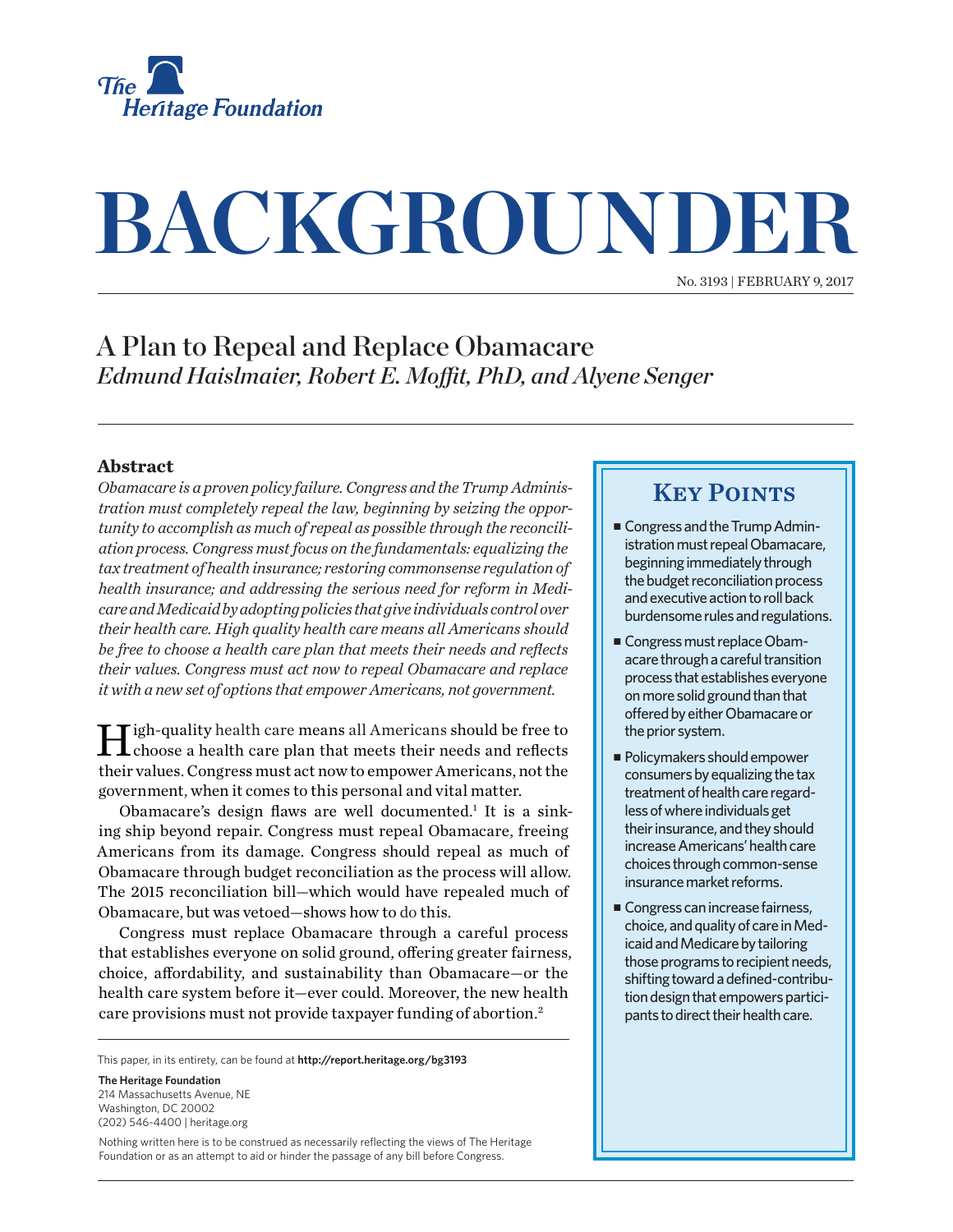The new Administration and Congress have the opportunity not only to free America from the failure of Obamacare but also to improve on the prior system. Obamacare's design flaws render it unworkable, unfair, and unaffordable. Congress must repeal Obamacare, provide for a smooth transition,<sup>3</sup> and focus on three elements necessary for creating an environment where all Americans have access to a variety of higher quality health care options:

- **Reforming** the tax treatment of health insurance so that individuals are treated the same by the government, regardless of where they buy health coverage;
- **Restoring** commonsense regulation of health insurance and devolving it back to the states; and
- **Modernizing** Medicare and Medicaid by adopting policies that harness the powerful free-market forces of choice and competition.4

#### **Repeal Obamacare**

The Trump Administration, Congress, and state officials must lead a smooth and methodical transition for the repeal of Obamacare. Congress should act immediately to initiate repeal while the Administration takes aggressive administrative actions to stabilize the private market for the upcoming 2018 plan cycle. States should take any steps necessary to reestablish control and oversight of their insurance markets. The Administration, Congress, and state leaders should then coordinate efforts to begin the process to have reforms in place for the 2019 plan cycle.5

**Timing Is Critical**. The provisions affecting private insurance markets should be changed as soon as possible. For 2017, insurance plans are already set, but insurers are preparing their 2018 plan offerings, which need to be finalized by May 2017.

**Sequencing Is Also Crucial.** Congress has adopted the two-budgets/two-reconciliation bills approach advocated by budget experts to enact repeal-and-replace legislation. Congress took the first step by passing a budget for fiscal year (FY) 2017 that created the opportunity to pass followon reconciliation legislation. But it still must pass a FY 2017 reconciliation package that repeals the major budgetary components of Obamacare. The next phase would be for Congress to pass a budget for FY 2018, again followed by a FY 2018 reconciliation package that includes a set of replacement provisions. To ensure a smooth transition between repeal and replacement, Congress (as it did in a previous version of reconciliation) could set the effective dates of provisions so that key elements of current law (such as subsidies) do not expire before the relevant replacement components are in place.

To accomplish the repeal of Obamacare, the new Congress and Administration should:

<sup>n</sup> **Maximize the reconciliation process for repeal.** The last Congress passed a 2015 reconciliation package that repealed the major budgetary provisions of Obamacare. Specifically, it repealed the various tax provisions, ended the individual and employer mandates, and sunset the subsidies for exchange and Medicaid coverage at the end of two years. President Obama vetoed this package, but the effort provides a clear road map for sending

- 3. Nina Owcharenko and Edmund Haislmaier, "Preparing a Smooth Transition for the Repeal of Obamacare," Heritage Foundation *Issue Brief* No. 4631, November 21, 2016, <http://www.heritage.org/health-care-reform/report/preparing-smooth-transition-the-repeal-obamacare>.
- 4. Nina Owcharenko, Robert Moffit, Edmund Haislmaier, and Alyene Senger, "A Fresh Start for Health Care Reform," Heritage Foundation *Backgrounder* No. 2970, October 30, 2015, [http://www.heritage.org/health-care-reform/report/fresh-start-health-care-reform](http://www.heritage.org/health-care-reform/report/fresh-start-health-care-reform?_ga=1.84401808.827295810.1476796398).
- 5. For more on the process of repealing and replacing Obamacare, see Owcharenko and Haislmaier, "Preparing a Smooth Transition for the Repeal of Obamacare."

<sup>1.</sup> Edmund Haislmaier and Alyene Senger, "The 2017 Health Insurance Exchanges: Major Decrease in Competition and Choice," Heritage Foundation *Issue Brief* No. 4651, January 30, 2017, [http://www.heritage.org/health-care-reform/report/the-2017-health-insurance](http://www.heritage.org/health-care-reform/report/the-2017-health-insurance-exchanges-major-decrease-competition-and-choice)[exchanges-major-decrease-competition-and-choice](http://www.heritage.org/health-care-reform/report/the-2017-health-insurance-exchanges-major-decrease-competition-and-choice); Edmund Haislmaier, "The Failures of Obamacare: Harmful Effects and Broken Promises," testimony before the Budget Committee, U.S. House of Representatives, January 24, 2017, [http://www.heritage.org/health-care-reform/](http://www.heritage.org/health-care-reform/impact/heritage-expert-testifies-congress-the-failures-obamacare) [impact/heritage-expert-testifies-congress-the-failures-obamacare;](http://www.heritage.org/health-care-reform/impact/heritage-expert-testifies-congress-the-failures-obamacare) and Alyene Senger, "8 Reasons Why Obamacare Should Be Repealed," Daily Signal, January 23, 2017, [http://dailysignal.com/2017/01/23/8-reasons-why-obamacare-should-be-repealed/.](http://dailysignal.com/2017/01/23/8-reasons-why-obamacare-should-be-repealed/)

<sup>2.</sup> Sarah Torre, "Obamacare's Many Loopholes: Forcing Individuals and Taxpayers to Fund Elective Abortion Coverage," Heritage Foundation *Backgrounder* No 2872, January 13, 2014, [http://www.heritage.org/health-care-reform/report/obamacares-many-loopholes-forcing](http://www.heritage.org/health-care-reform/report/obamacares-many-loopholes-forcing-individuals-and-taxpayers-fund-elective)[individuals-and-taxpayers-fund-elective.](http://www.heritage.org/health-care-reform/report/obamacares-many-loopholes-forcing-individuals-and-taxpayers-fund-elective)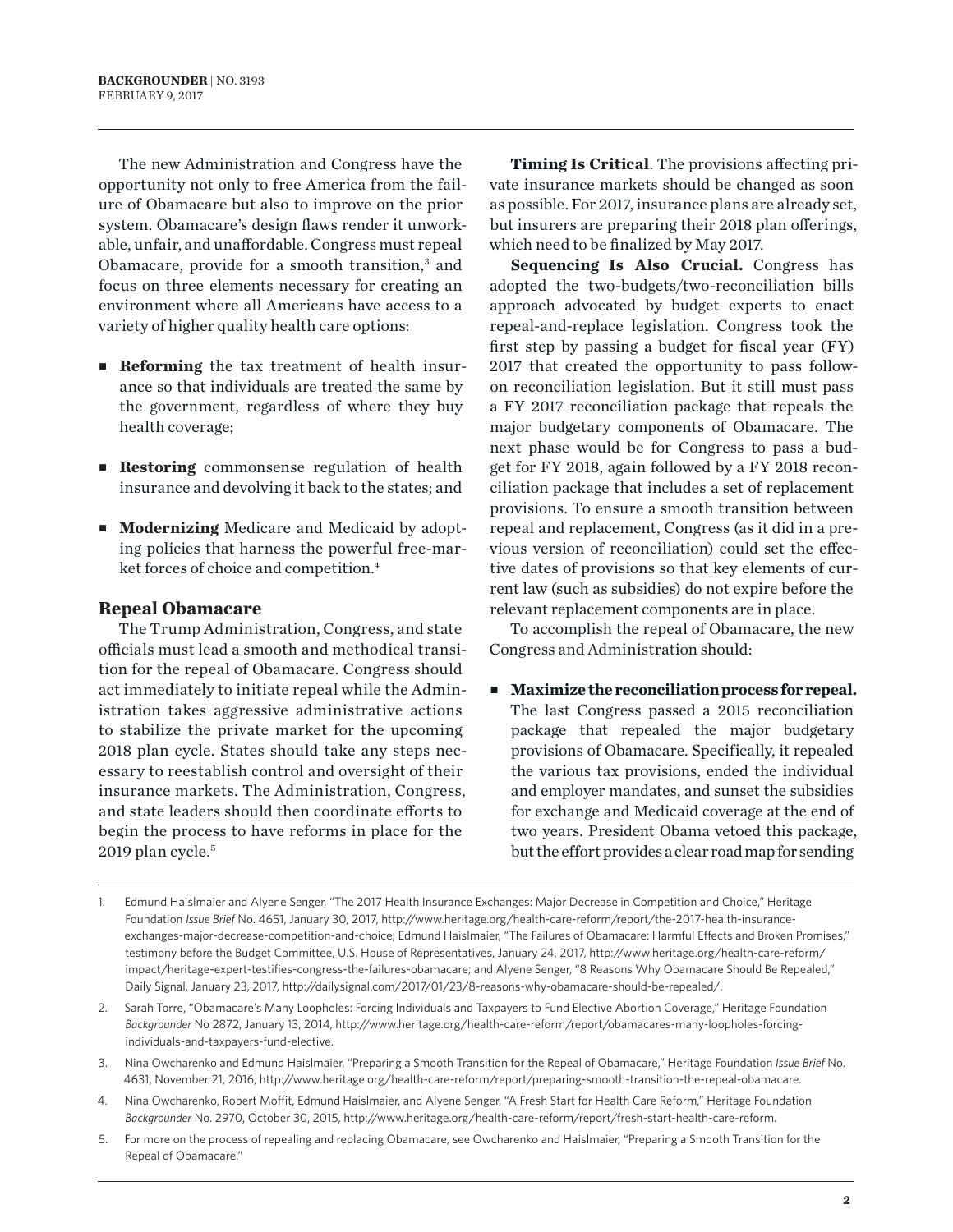a repeal to the desk of a new President who has made the repeal of Obamacare a top priority. Congress should pass a reconciliation bill this year that repeals at least as much of Obamacare as the 2015 legislation did.

<sup>n</sup> **Execute an aggressive regulatory rollback.** While only Congress can make the necessary statutory changes, the new Administration can quickly implement initial reforms by aggressively rolling back many of the regulations implementing Obamacare.<sup>6</sup> In many instances, the Obama Administration's regulations implementing the law further increased costs and exacerbated Obamacare's disruptive effects. The new Administration can immediately begin repealing or rewriting those regulations in ways that have the effects of reducing costs and minimizing disruptions. Rolling back or revising insurance market regulations would help to stabilize the non-subsidized insurance markets in 2017 and 2018 and offer consumers tangible evidence that relief is on the way. President Trump has issued an Executive Order instructing his appointees to take such actions, and in early February 2017, the Department of Health and Human Services took the first step by submitting to the Office of Management and Budget for review a proposed rule on "market stabilization." Those executive actions signal a new direction in health care reform to insurers, employers, and other stakeholders and will soon give health plans clearer guidance in developing their offerings for the 2018 plan year.

Timing and sequencing of these efforts are complex, and proper execution is critical. Congress, the Trump Administration, and the states should work together both to ensure a smooth transition for the repeal of Obamacare and to create a path toward a more patient-centered, market-based approach to reforming the health care system.

#### **Regulatory Reform: What the Trump Administration Can Do**

Obamacare granted the executive branch considerable discretionary authority to fill in the details

through regulation. Those details can now be changed by a new Administration.

In particular, the Trump Administration should focus, where it has authority under the statute to do so, on repealing or revising (as appropriate) the Obama Administration's numerous and detailed insurance market regulations, for two reasons. First, because that is the area where the new Administration can make substantive changes without having to wait for Congress to alter the underlying statute. Second, because anything that the Administration does to stabilize the non-subsidized insurance markets will address some of the current uncertainties entailed in transitioning to a better health reform approach, and thus support and encourage Congress enacting repeal-and-replace legislation to correct the law's underlying flaws.

For the Trump Administration, the starting point is to mitigate the damage of the law it inherited. The implementation approach taken by the Obama Administration was essentially to increase subsidized enrollment heedless of any resulting costs or disruptions to either the public or private sectors. The priority for the Trump Administration should instead be to minimize those costs and disruptions wherever possible. Insurers and others have already identified a number of areas where regulatory changes would help stabilize markets, such as:

- **1. Reduce the number of special enrollment periods.** The Trump Administration should eliminate many of the Obama Administration's criteria for individuals to obtain coverage through "special enrollment periods" outside the annual open season. The Obama Administration authorized numerous special enrollment periods under the mistaken belief that doing so would encourage more healthy individuals to purchase coverage. In reality, the effect was to open the door to more people gaming the system by dropping coverage once their medical expenses were paid and then re-enrolling the next time they needed care.
- **2. Establish stricter eligibility verification.** This would entail requiring that an applicant's eligibility be verified before allowing the appli-

<sup>6.</sup> The Heritage Foundation, *Blueprint for a New Administration: Priorities for the President* (Washington: The Heritage Foundation, 2016), pp. 19-22, <http://www.heritage.org/research/reports/2016/11/blueprint-for-a-new-administration>.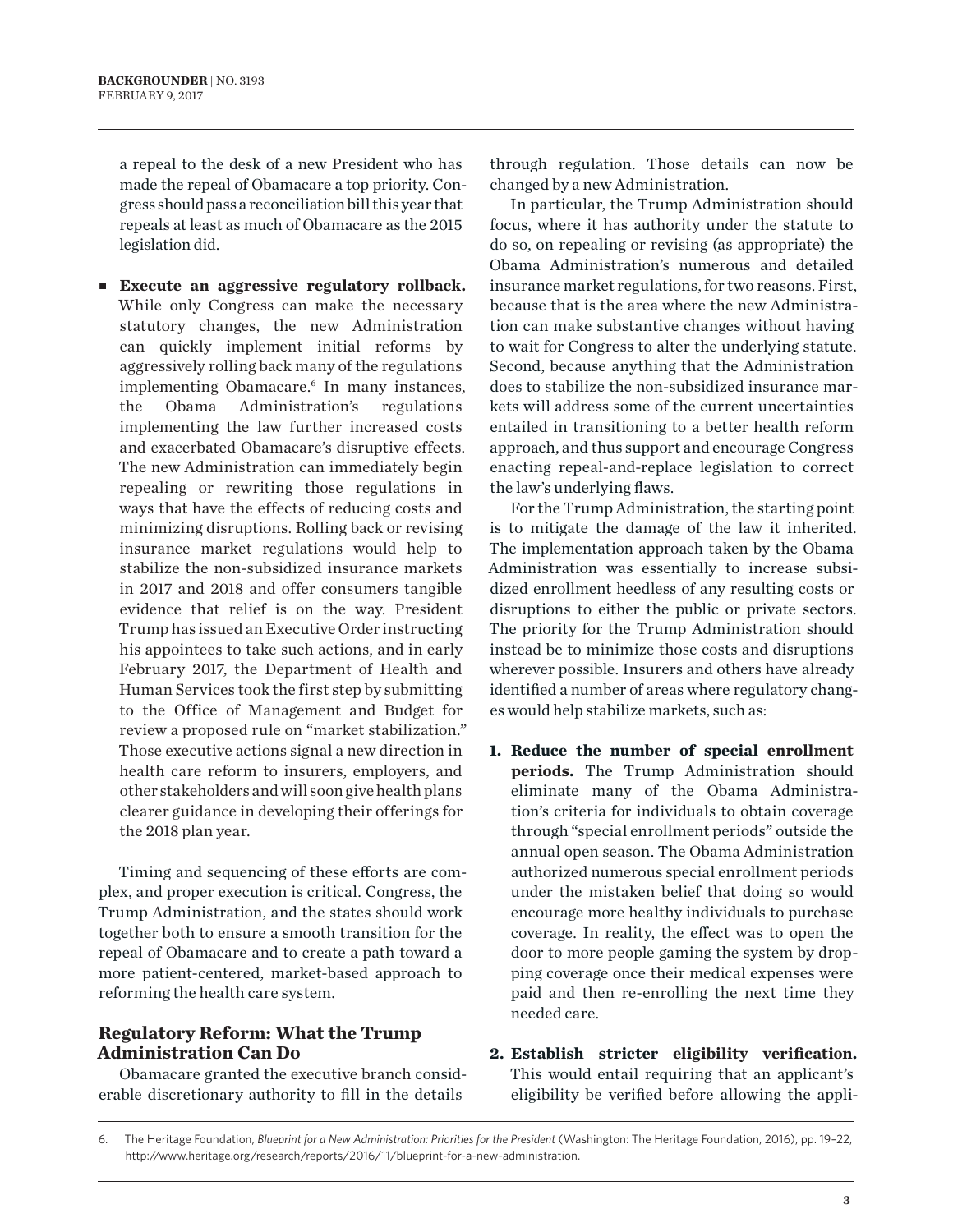cant to enroll in coverage. The Obama Administration's lax approach to eligibility verification resulted in hundreds of thousands of applicants subsequently being disenrolled for failure to prove eligibility. In addition to being disruptive for those individuals, it imposed added costs on insurers—and consequently, on the broader market and taxpayers—in the form of payments for claims and subsidies, for ineligible persons.

- **3. Protect "grandfathered" plans.** Having promised Americans that they could keep their existing health care coverage, the Obama Administration proceeded to adopt regulations that made it very difficult for insurers and employers to maintain those pre-Obamacare plans. The Trump Administration can rewrite those regulations to make it easier for those with such "grandfathered" coverage to keep their coverage.
- **4. Eliminate duplicative regulations.** State governments have long experience in regulating insurance and protecting consumers. In a number of instances, the Obama Administration adopted regulations and review processes that duplicated those at the state level, adding time, cost, and complexity for insurers seeking approval to sell policies. By deferring to the standards and judgments of state insurance departments on those matters, the Trump Administration could reduce the regulatory burden on insurers seeking to enter new markets or to modify their policies and rates, thus increasing coverage options for consumers.
- **5. Stop coercing conscience.** The Obama Administration adopted several controversial regulations that had the effect of requiring individuals to obtain, pay for, facilitate, or provide items and services that many consider to be unethi-

cal on religious or moral grounds.<sup>7</sup> The Trump Administration can reverse such unwarranted and unconstitutional infringements on freedom of conscience and religious liberty by rescinding those Obama Administration regulations.8

#### **Fairness: Empowering Consumers Through Reformed Tax Treatment of Health Care**

**Background.** With over 160 million Americans covered by employer-based health insurance, the tax exclusion for employer-provided health insurance is one of the most significant, yet also one of the most misunderstood, features of America's health care system. The tax exclusion allows workers whose employers offer health benefits to exclude the value of those benefits from their incomes when calculating both income and payroll (Social Security and Medicare) taxes. In other words, the value of those benefits is not treated as taxable income to the employee. While this tax policy is very advantageous to workers, contrary to a common misperception, it actually offers little or no tax benefit to employers. Businesses pay income taxes only on their net profits—or what is left after deducting from gross revenues their costs of doing business. Thus, employee compensation, regardless of the form it takes, is a deductible business expense.

Unlike the case with most other tax breaks, Congress did not set a limit on the amount of income that could be diverted into paying for employer-sponsored health benefits on a pre-tax basis. The aggregate value of this federal tax preference was about \$266 billion in 2016.<sup>9</sup>

This tax policy produces what economists call "horizontal inequity," meaning that if two individuals have the same income, but one has employersponsored health benefits while the other buys his own health insurance, the first individual receives a large tax break for insurance and the second does not. This is profoundly unfair.

<sup>7.</sup> Edmund F. Haislmaier, "The Obama Administration's Design for Imposing More Health Care Mandates," Heritage Foundation *Backgrounder* No. 3093, February 11, 2016, [http://www.heritage.org/health-care-reform/report/the-obama-administrations-design-imposing-more](http://www.heritage.org/health-care-reform/report/the-obama-administrations-design-imposing-more-health-care-mandates)[health-care-mandates](http://www.heritage.org/health-care-reform/report/the-obama-administrations-design-imposing-more-health-care-mandates), and Roger Severino and Ryan T. Anderson, "Proposed Obamacare Gender Identity Mandate Threatens Freedom of Conscience and the Independence of Physicians," Heritage Foundation *Backgrounder* No. 3089, January 8, 2016, [http://www.heritage.org/health-care-reform/report/proposed-obamacare-gender-identity-mandate-threatens-freedom-conscience.](http://www.heritage.org/health-care-reform/report/proposed-obamacare-gender-identity-mandate-threatens-freedom-conscience)

<sup>8.</sup> Ryan T. Anderson, "Make Religious Freedom Great Again," Daily Signal, November 9, 2016, <http://dailysignal.com/2016/11/09/make-religious-freedom-great-again/>.

<sup>9.</sup> Congressional Budget Office, "Federal Subsidies for Health Insurance Coverage for People Under Age 65: 2016 to 2026," Table 2, p. 8, March 2016, https://www.cbo.gov/sites/default/files/114th-congress-2015-2016/reports/51385-HealthInsuranceBaseline.pdf (accessed February 7, 2017).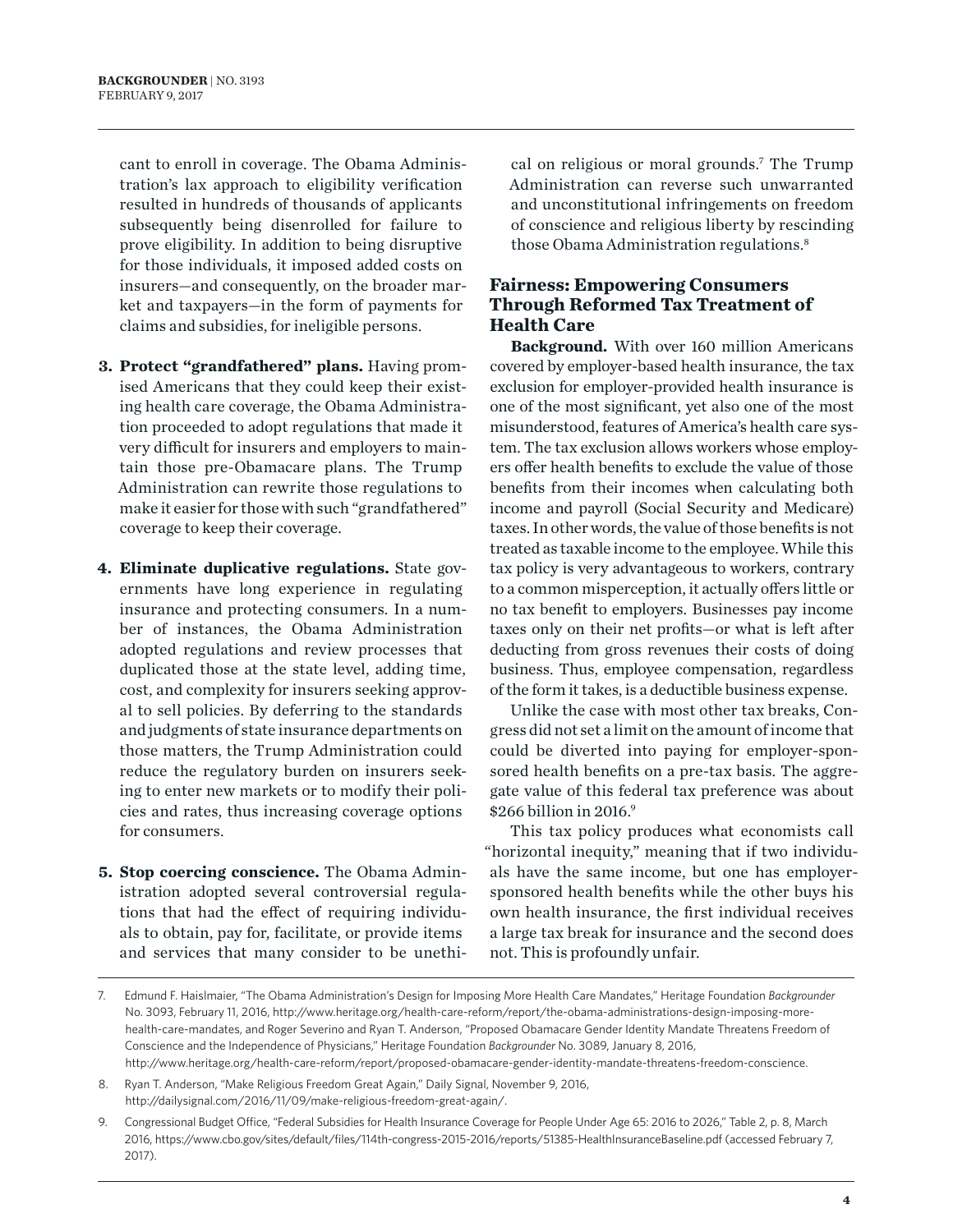Yet, the biggest problem with the tax exclusion from the health policy perspective is that while it offers workers substantial tax relief, it does so only if the workers let their employers decide how that portion of their compensation is spent. That translates to less choice and competition in health insurance, reduced consumer awareness of the true costs and value of medical care, and incentives to tailor health plans more toward meeting the interests of employers than to the preferences of the workers and their families.

Obamacare layered new complexity and distortions onto the prior tax treatment of health insurance. It provides substantial subsidies for buying health insurance, but only to those individuals who have incomes between 100 percent and 400 percent of the federal poverty level (FPL) and who purchase their coverage through government-run exchanges. Furthermore, it denies those subsidies to individuals with access to employer-sponsored coverage, while at the same time imposing fines on employers with 50 or more full-time workers if they do not offer coverage.

Indeed, the only helpful change to health care tax policy that Obamacare makes is to limit the amount of employer-provided coverage that may be excluded from taxation. However, even this aspect of the law is convoluted and wrongly designed. Rather than simply setting a limit on the exclusion, Obamacare imposes a punitive 40-percent excise tax (commonly referred to as the "Cadillac Tax") on any employer health plan whose value exceeds specified amounts.

**Solution.** The proper goals for a true reform of the tax treatment of health insurance should be to make the system simpler and fairer for individuals, while also ensuring that it is neutral both with respect to how an individual obtains coverage (whether directly or through an employer or an association) as well as with respect to an individual's choice of plan design—a health-maintenance organization (HMO), a preferred-provider organization (PPO), a highdeductible plan, or other arrangement.

Various proposals for health care tax reform have been offered over the years. Most would repeal the tax exclusion and replace it with a new, universal tax deduction or tax credit for health expenses.

Replacing the current tax treatment of health benefits with a new design for health care tax relief that is both revenue-neutral and budget-neutral is

the first step in transforming the American health system into one that is more patient-centered, market-based, and value-focused.

There is the practical concern that simply replacing the tax exclusion with a new design for health care tax relief would be an abrupt and major change in tax policy—resulting in further dislocation, at least initially, to the existing health care financing arrangements of millions of Americans. One way to avoid that problem is by including a transitional mechanism in the design, as follows:

First, instead of eliminating the tax exclusion, convert the current limitation on high-cost employer health plans into a straightforward cap on the value of the exclusion.

Second, replace all the other narrower health care tax breaks (such as the tax deduction for coverage purchased by the self-employed, and the itemized deduction for medical expenses) with an alternative health care tax relief option available to all taxpayers, regardless of income or source of coverage.

Third, permit individuals with access to employer-sponsored coverage to choose whether the tax exclusion, or the new tax relief option, should be applied to the value of their employer-sponsored benefits. Each worker would simply instruct his employer, on his W-4 form, which type of health care tax relief to apply in calculating his tax withholding.

Fourth, index the cap on the amount of the exclusion to decrease as needed in future years, so as to maintain at a baseline level the aggregate amount of tax relief provided by both the new option and the exclusion. For years in which the combined aggregate amount of tax relief provided by the alternative tax relief option and the exclusion exceeded the baseline level, the Treasury Department would be required to apply the indexing adjustment to lower the exclusion cap for the following year to make up the difference.

Under this approach there would be no abrupt dislocation of existing coverage arrangements. Those with employer-sponsored coverage could stay in their plans. The only difference would be that each worker could choose the form of the tax treatment to be applied. In general, most lower-wage workers would likely benefit more under the new tax option than the exclusion, while most higher-wage workers would likely find that they are better off continuing to claim the tax exclusion.

This arrangement would not only avoid Obamacare's problem of creating incentives for employers to discontinue coverage, but might actually result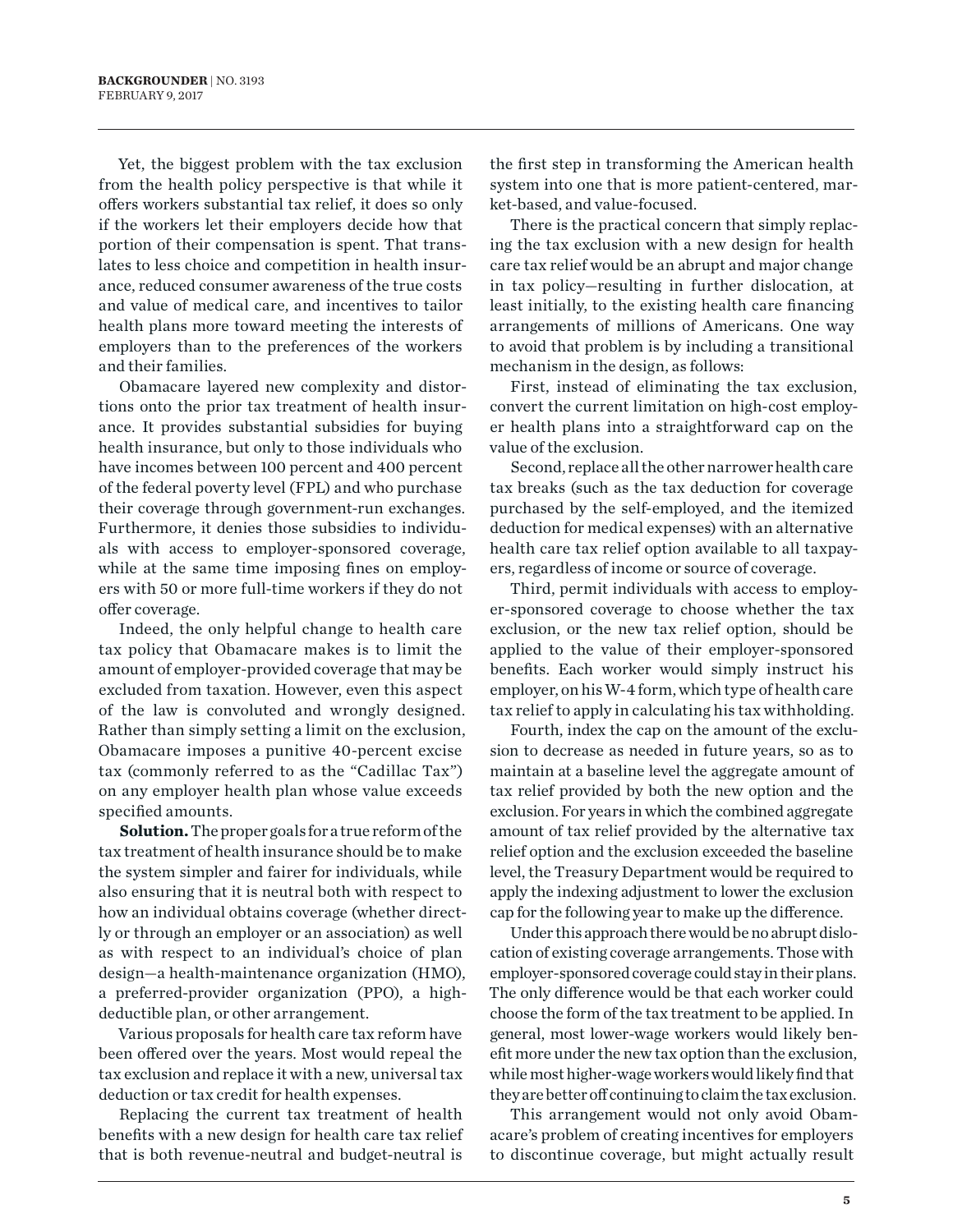in more lower-wage workers enrolling in employer-sponsored coverage. Employer coverage would become more affordable to those workers if they opted to apply the new tax relief option, instead of the tax exclusion, to that coverage.

Over time, the indexing of the cap on the exclusion would eventually bring the value of the tax exclusion into parity with the value of the new tax relief option. However, that would occur gradually not abruptly—and as a byproduct of individual workers exercising their personal preferences.

#### **Choice: Expanding Options Through Commonsense Insurance-Market Reforms**

**Background.** To create more patient-centered, market-based health system, reform of the regulation of health insurance to allow coverage to be more competitive and value-focused is essential. It is necessary not only for consumers to have incentives to seek better value, but also for insurers to have sufficient scope to innovate in offering better value products.

America's private health insurance market consists of two basic subgroups: the employer-group market and the individual insurance market. Plans purchased from commercial insurers—whether individual or employer-group policies—are primarily regulated by state insurance laws.

The relatively modest problems with insurance market regulation prior to Obamacare could easily have been remedied with a few thoughtful and limited reforms. Instead, Obamacare imposes a raft of new regulations on insurers and health plans that standardize coverage, restrict innovation in plan design, and increase premiums for many Americans. Consequently, many of the new requirements imposed on insurers by Obamacare—such as the new federal benefit mandates that standardize coverage<sup>10</sup> and the rating rules that artificially increase premiums for younger adults<sup>11</sup>—are counterproductive and depend on Obamacare's widely despised individual mandate to offset their destabilizing effects.

**Solution.** Congress should immediately devolve the regulation of health insurance back to the states. State governments have performed the basic function of regulating insurance reasonably well for over a century, and there is no need for the federal government to supplant these efforts as it is now doing under Obamacare.

States should then initiate a policy agenda that aims to stabilize the market while expanding choice and competition by reducing burdensome and costly rating rules and benefit mandates. State lawmakers should also pursue policies to achieve greater harmonization among the states. For instance, reciprocity agreements between states would permit residents in one state to buy coverage that is issued and regulated in another state. Enacting such policies would expand the choices available to consumers, increase competition among insurers, and help clear the way for potential federal interstate purchase legislation. Finally, states should advance medical liability reforms to help improve access and bring down the cost of practicing medicine.

To address the outstanding concern over protections for those individuals with pre-existing conditions, Congress could act in a relatively simple fashion without resorting to the kind of sweeping and complex regulation enacted in Obamacare. Dating back to the 1996 HIPAA law, Congress enacted a set of modest and reasonable rules for employer-group coverage that specified that individuals switching from one group plan to another (or from group coverage to an individual plan) could not be denied new coverage, be subjected to pre-existing-condition exclusions, or be charged higher premiums because of their health status.12 Thus, in the group market, pre-existing-condition exclusions could only be applied to those without prior coverage, or to those who wait until they need medical care to enroll in their employer's plan. Furthermore, there were limits even in those cases. Such individuals could still obtain the group coverage, and any pre-existing medical condition could not be excluded from that coverage for more than 12 months.

<sup>10.</sup> Edmund F. Haislmaier, "Obamacare and Insurance Benefit Mandates: Raising Premiums and Reducing Patient Choice," Heritage Foundation *WebMemo* No. 3110, January 20, 2011, [http://www.heritage.org/research/reports/2011/01/obamacare-and-insurance-benefit-mandates](http://www.heritage.org/research/reports/2011/01/obamacare-and-insurance-benefit-mandates-raising-premiums-and-reducing-patient-choice)[raising-premiums-and-reducing-patient-choice](http://www.heritage.org/research/reports/2011/01/obamacare-and-insurance-benefit-mandates-raising-premiums-and-reducing-patient-choice).

<sup>11.</sup> Edmund F. Haislmaier, "Obamacare and Insurance Rating Rules: Increasing Costs and Destabilizing Markets," Heritage Foundation *WebMemo* No. 3111, January 20, 2011, [http://www.heritage.org/research/reports/2011/01/obamacare-and-insurance-rating-rules-increasing-costs-and](http://www.heritage.org/research/reports/2011/01/obamacare-and-insurance-rating-rules-increasing-costs-and-destabilizing-markets)[destabilizing-markets.](http://www.heritage.org/research/reports/2011/01/obamacare-and-insurance-rating-rules-increasing-costs-and-destabilizing-markets)

<sup>12.</sup> Health Insurance Portability and Accountability Act of 1996, Public Law 104–191.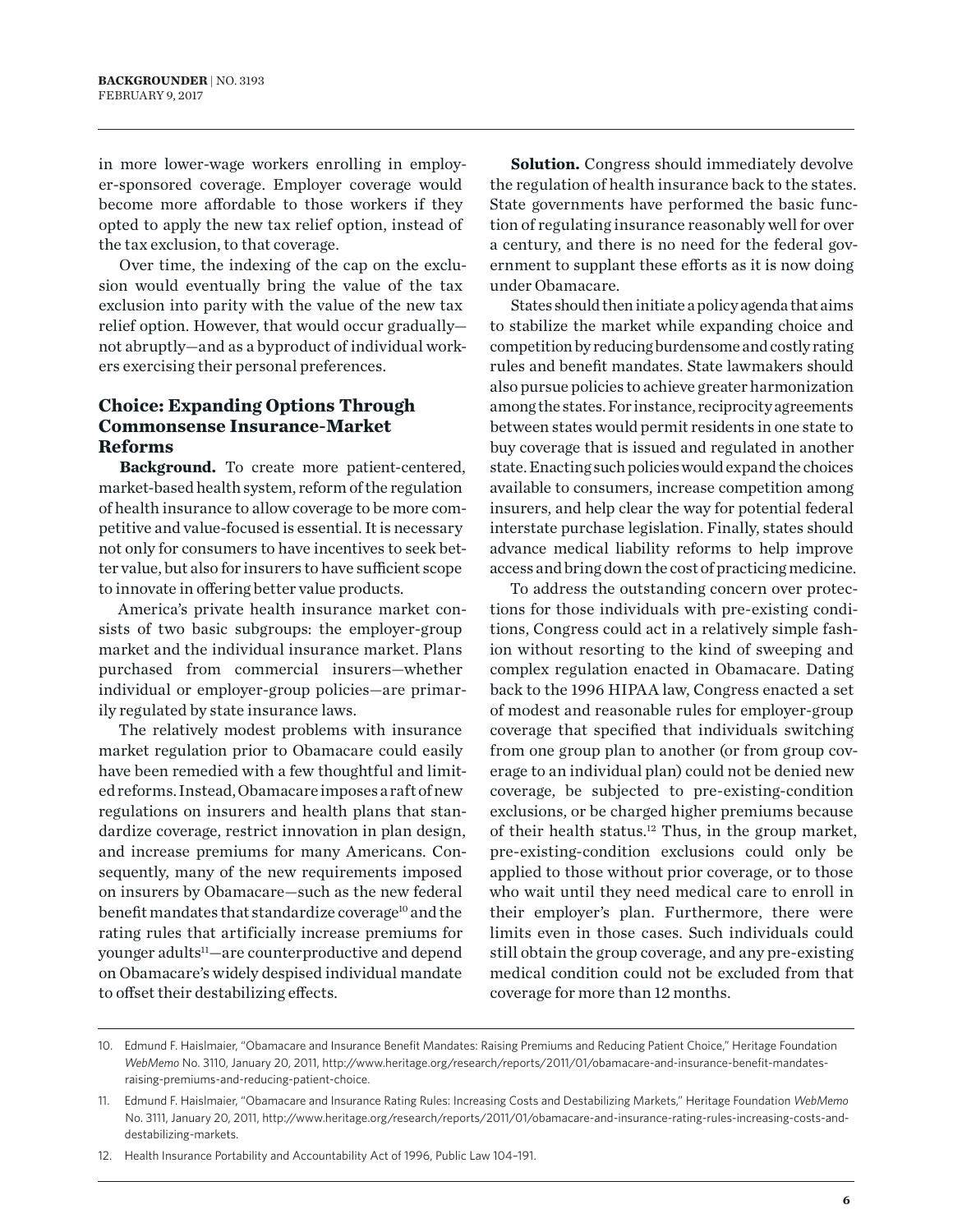Under these employer group rules, individuals who received and kept coverage are rewarded, and individuals who wait until they are sick to enroll in coverage are penalized, but the penalties were neither unreasonable nor severe. That was also why those rules worked without needing to mandate that individuals purchase coverage, as required by the Obamacare.

The problem, however, is that the same kind of rules did not apply to the individual market. Thus, an individual could have purchased non-group health insurance for many years, and still be denied coverage or face pre-existing-condition exclusions when he needed or wanted to pick a different plan. Not only was that unfair to those individuals who had bought insurance while they were healthy, it also did little to encourage other healthy individuals to purchase coverage before they needed it.

The modest and sensible reform would be to apply a set of rules to the individual-health-insurance market similar to the ones that already govern the employer-group-coverage market.<sup>13</sup>

#### **Medicare Reform: Fairness, Choice, and Quality Care**

**Background.** The Medicare government health program for seniors over the age of 65, as well as for some disabled populations, faces monumental challenges. The program spent \$692 billion in 2016 and covers 58 million aged and disabled citizens. It is the most powerful force driving entitlement spending and will generate a long-term unfunded liability (an "off-budget" debt) of \$32 trillion to \$43 trillion.14

Medicare is also structurally complex.15 Each of Medicare's four parts (A, B, C, and D) is financed differently. The Medicare fee-for-service (FFS) (Parts A and B) program, or traditional Medicare, is the main component of the Medicare entitlement. The program also fails to guarantee patient protection for the financial devastation of catastrophic illness. Not surprisingly, this and other shortcomings of the program's benefit design fuel demand for private supplemental insurance to fill traditional Medicare's notorious coverage gaps. Approximately 90 percent of seniors depend on such supplemental coverage.

Medicare must also cope with an enormous demographic challenge.16 America's aging population is steadily entering the program; enrollment is projected to increase from 58 million in 2017 to more than 81 million in 2030.<sup>17</sup> But their Medicare coverage is being funded through taxation on a proportionally smaller working population.

Younger Americans face the prospect of massive tax increases to sustain Medicare. Alternatively, senior and disabled citizens could face deep benefit cuts, or more likely, reduced access to care.

Rather than reforming Medicare to put it on more solid financial footing, Obamacare reduces Medicare spending by more than \$800 billion over 10 years. The largest chunk of Obamacare's Medicare "savings" are to come from future payment reductions for Part A providers—hospitals, skilled nursing facilities, home health agencies and even hospice programs. The second-biggest item is payment reductions and other effects on the popular Medicare Advantage program (Medicare Part C) that offers enrollees the ability to get their Medicare coverage from competing private health plans. Medicare Advantage is today seniors' main alternative to enrollment in the FFS program. Obamacare's objective is to ratchet down Medicare Advantage payments to levels approaching the costs of traditional Medicare FFS.

In addition, for the first time, the law puts Medicare spending on a budget with the creation of the Independent Payment Advisory Board (IPAB). IPAB

<sup>13.</sup> Edmund F. Haislmaier, "Saving the American Dream: The U.S. Needs Commonsense Health Insurance Reforms," Heritage Foundation *Backgrounder* No. 2703, June 22, 2012, [http://www.heritage.org/research/reports/2012/06/saving-the-american-dream-the-us-needs](http://www.heritage.org/research/reports/2012/06/saving-the-american-dream-the-us-needs-commonsense-health-insurance-reforms)[commonsense-health-insurance-reforms.](http://www.heritage.org/research/reports/2012/06/saving-the-american-dream-the-us-needs-commonsense-health-insurance-reforms)

<sup>14.</sup> Suzanne Codespote, "Medicare Unfunded Obligation for 2016 Trustees Report," memo to Senate Budget Committee Staff, June 22, 2016.

<sup>15.</sup> For a discussion of the structural problems of the Medicare program, see Robert E. Moffit and Alyene Senger, "Medicare's Outdated Structure—and the Urgent Need for Reform," Heritage Foundation *Backgrounder* No. 2777, March 22, 2013, [http://www.heritage.org/research/reports/2013/03/medicares-outdated-structureand-the-urgent-need-for-reform.](http://www.heritage.org/research/reports/2013/03/medicares-outdated-structureand-the-urgent-need-for-reform)

<sup>16.</sup> For an account of this demographic challenge, see Robert E. Moffit and Alyene Senger, "Medicare's Demographic Challenge—and the Urgent Need for Reform," Heritage Foundation *Backgrounder* No. 2778, March 21, 2013, [http://www.heritage.org/research/reports/2013/03/](http://www.heritage.org/research/reports/2013/03/medicares-demographic-challenge-and-the-urgent-need-for-reform) [medicares-demographic-challenge-and-the-urgent-need-for-reform](http://www.heritage.org/research/reports/2013/03/medicares-demographic-challenge-and-the-urgent-need-for-reform).

<sup>17.</sup> *2016 Annual Report of the Boards of Trustees of the Federal Hospital Insurance and Federal Supplemental Medical Insurance Trust Funds*, June 22, 2016, [https://www.cms.gov/Research-Statistics-Data-and-Systems/Statistics-Trends-and-Reports/ReportsTrustFunds/index.html?redirect=/](https://www.cms.gov/Research-Statistics-Data-and-Systems/Statistics-Trends-and-Reports/ReportsTrustFunds/index.html?redirect=/reportstrustfunds/) [reportstrustfunds/](https://www.cms.gov/Research-Statistics-Data-and-Systems/Statistics-Trends-and-Reports/ReportsTrustFunds/index.html?redirect=/reportstrustfunds/) (accessed February 8, 2017).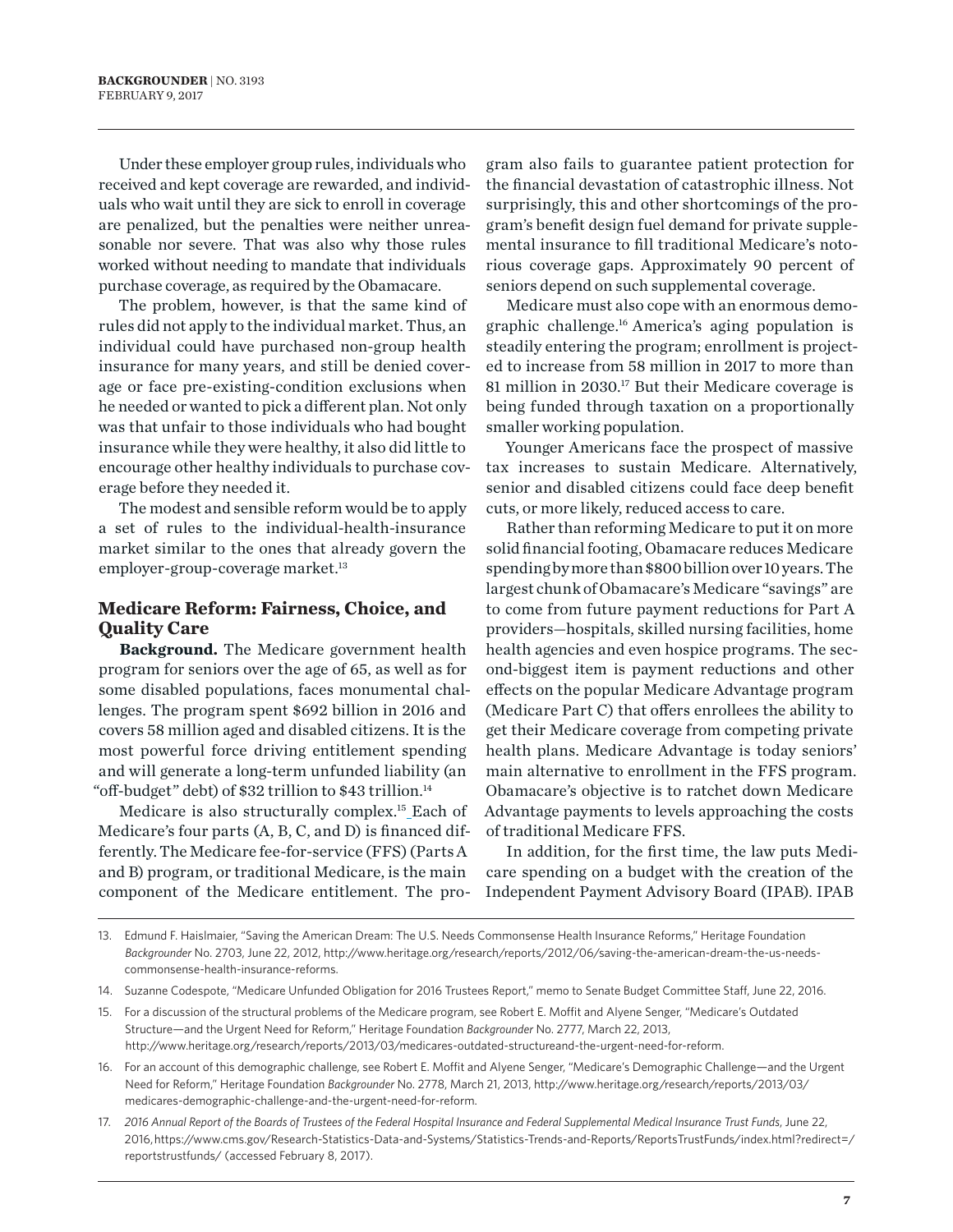is a board made up of 15 unelected bureaucrats charged with keeping Medicare spending below the global budget established by Obamacare. If spending exceeds the target, the board recommends spending cuts that go into effect unless Congress can come up with equivalent savings. Thus far, no one has been appointed to IPAB.

**Solution.** The best path for comprehensive reform is to transition the entire Medicare program from a defined-benefit system to a defined-contribution system ("premium support"), in which the government would make a defined contribution to the health plan of an enrollee's choice. Such a reform has potential for significant savings.18

Congress should embark on broader Medicare reform in stages. In the first stage, Congress should adopt some basic reforms to the traditional Medicare program, most of which already attract broad bipartisan support, to smooth the way for Medicare premium support.<sup>19</sup>

- **1.** Congress should increase the age of Medicare eligibility—gradually—to 68 and index it to longevity;
- **2.** Congress should gradually increase the Medicare Parts B and D premiums from 25 percent to 35 percent while retaining existing "hold harmless" rules for the poor and should further reduce taxpayer subsidies for wealthy Medicare recipients;
- **3.** Congress should combine Medicare Parts A and B and replace the existing complex set of costsharing arrangements with a simple and unified deductible, a uniform coinsurance rate, and a catastrophic out-of-pocket limit;
- **4.** Congress should establish a Part A premium to be effective in any year that the Medicare HI Trust Fund is running a deficit; and
- **5.** Congress should repeal the statutory restrictions on Medicare private contracting,<sup>20</sup> and allow Medicare beneficiaries to buy and use a health savings account to reimburse physicians and other medical professionals for their medical services.

In conjunction with these basic reforms, Congress should initiate the full transition of Medicare to a premium support program. $21$  This transition should take place over a period of no more than five years.22 Congress should build on the best features of Medicare Part C (Medicare Advantage), which provides comprehensive and integrated health care coverage, and also Medicare Part D, which delivers high-quality prescription drug coverage through competing private health plans.23

Under premium support, the government would make a defined contribution to the health plan of the enrollee's choice. The coverage options would include

- 22. Transition is a prudential matter, but delays, as the CBO and others have noted, reduce the potential savings of the reform. The three-year to five-year period suggested would ensure that a large cohort of the baby-boomer generation is rapidly integrated into the new system.
- 23. For 2014, out of an estimated 53.9 million Medicare beneficiaries, 40.6 million are to be enrolled in Medicare Part D, and 16.2 million are to be enrolled in private health plans in Medicare Part C. See the *2014 Trustees Report*. In other words, because most Medicare enrollees are already enrolled in a defined-contribution program in one way or another, the transition to a comprehensive premium support program should have a solid foundation. In both areas of Medicare, where private plans are competing, there are also high rates of beneficiary satisfaction.

<sup>18.</sup> Congressional Budget Office, "A Premium Support System for Medicare: Analysis of Illustrative Options," September 18, 2013, [http://www.cbo.gov/publication/44581](http://www.cbo.gov/publication/44581%20) (accessed February 8, 2017), and Robert E. Moffit and Rea S. Hederman Jr., "CBO Confirms: Medicare Premium Support Means Savings for Taxpayers and Seniors," Heritage Foundation *Backgrounder* No. 2878, February 3, 2014, <http://www.heritage.org/research/reports/2014/02/cbo-confirms-medicare-premium-support-means-savings-for-taxpayers-and-seniors>.

<sup>19.</sup> Robert E. Moffit, "The First Stage of Medicare Reform: Fixing the Current Program," Heritage Foundation *Backgrounder* No. 2611, October 17, 2011, <http://www.heritage.org/research/reports/2011/10/the-first-stage-of-medicare-reform-fixing-the-current-program>, and Robert E. Moffit and Rea S. Hederman Jr., "Medicare Savings: 5 Steps to a Down Payment on Structural Reform," Heritage Foundation *Issue Brief* No. 3908, April 11, 2013,<http://www.heritage.org/research/reports/2013/04/medicare-savings-5-steps-to-a-downpayment-on-structural-reform>.

<sup>20.</sup> In the Balanced Budget Act of 1997, Congress and the Clinton Administration imposed a unique statutory restriction on physicians and patients freely entering into agreements for private care without submitting claims to Medicare. This restriction is insulting to doctors and patients alike. See Robert E. Moffit, "Congress Should End the Confusion Over Medicare Private Contracting," Heritage Foundation *Backgrounder* No. 1347, February 18, 2000, [http://www.heritage.org/research/reports/2000/02/congress-shouldend-the-confusion-over](http://www.heritage.org/research/reports/2000/02/congress-shouldend-the-confusion-over-medicare-private-contracting)[medicare-private-contracting](http://www.heritage.org/research/reports/2000/02/congress-shouldend-the-confusion-over-medicare-private-contracting).

<sup>21.</sup> Robert E. Moffit, "The Second Stage of Medicare Reform: Moving to a Premium Support Program," Heritage Foundation *Backgrounde*r No. 2626, November 28, 2011, [http://www.heritage.org/research/reports/2011/11/the-second-stage-of-medicare-reform-moving-to-a-premium](http://www.heritage.org/research/reports/2011/11/the-second-stage-of-medicare-reform-moving-to-a-premium-support-program)[support-program.](http://www.heritage.org/research/reports/2011/11/the-second-stage-of-medicare-reform-moving-to-a-premium-support-program)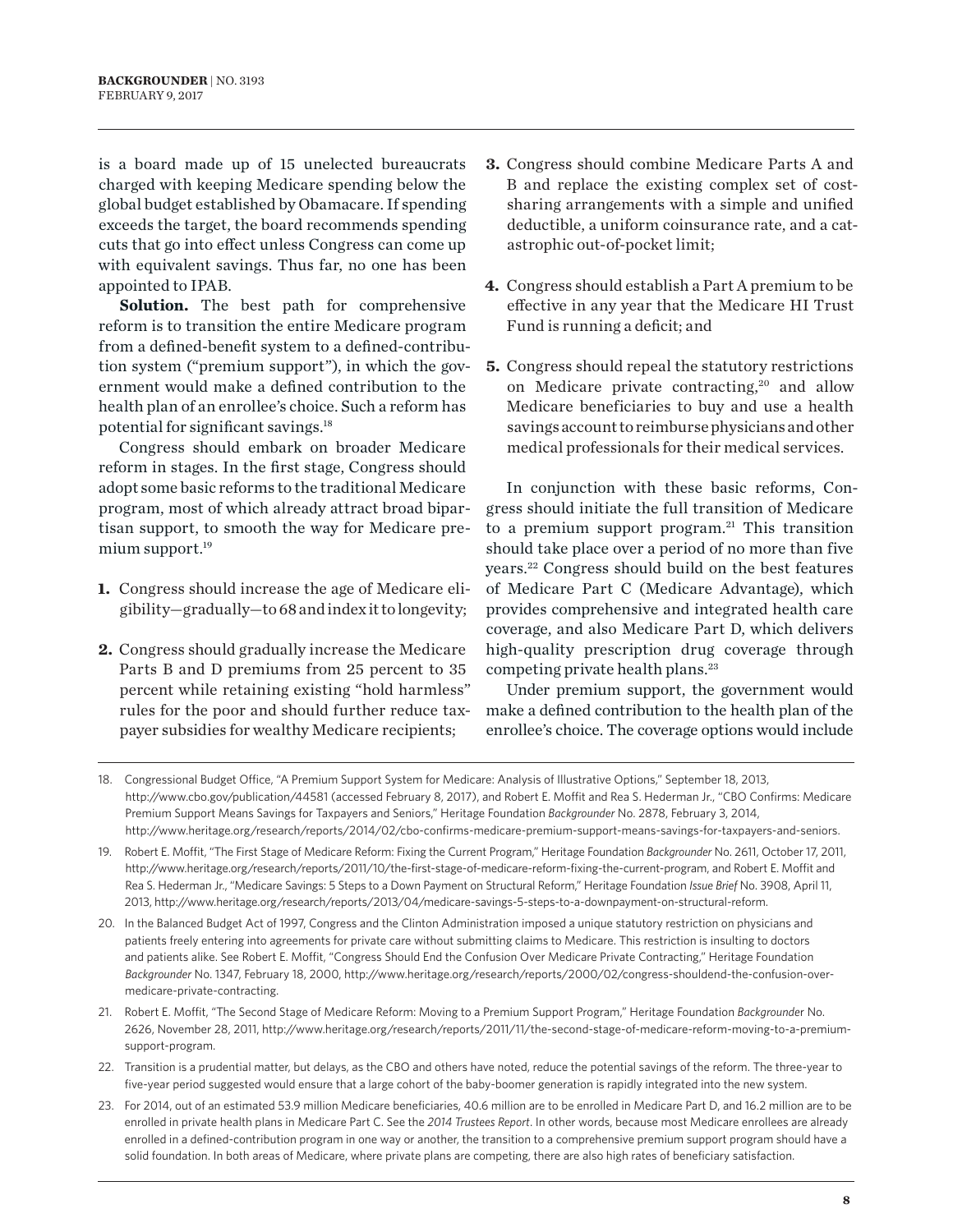traditional Medicare as well as private health plans both existing private plans in Medicare Advantage and any future plan offerings. If people wanted to buy a plan that costs less than the government contribution, they could do so and either pocket the savings or deposit those funds in an account for health care. If people wanted to buy more generous coverage than that financed by the government contribution, they could do so and pay the difference in additional premiums. Such an arrangement would guarantee Medicare beneficiaries a wide range of health plans and providers, while reducing costly bureaucracy and red tape and controlling costs for both enrollees and taxpayers.

These reforms would preserve Medicare for future generations by ensuring its fiscal and structural stability and by building on successful models based on choice and competition.

#### **Medicaid Reform: Fairness, Choice, and Quality Care**

**Background.** Medicaid, established alongside Medicare in 1965, is the massive federal and state health care program for the poor. In 2015, an average of 70 million Americans were enrolled in Medicaid, and combined federal and state spending reached \$554 billion.<sup>24</sup> Medicaid provides care to a very diverse group of individuals, including lowincome children and pregnant mothers, low-income disabled, and low-income elderly seniors. However, some states have further expanded Medicaid's reach to cover other non-traditional populations. The program provides a broad set of health-related services, including a significant long-term care component. Medicaid is consuming ever-larger shares of federal and state budgets and threatening other budget priorities. Continued growth in enrollment and

spending, accelerated by Obamacare, sets the stage for future demographic, fiscal, and structural challenges in Medicaid.

A considerable increase in the number of adults enrolled in Medicaid is expected as a result of the expansion of the program included in Obamacare. It is projected that 30 million able-bodied adults will be enrolled in Medicaid in 2025, trailing only slightly behind the 31.1 million children expected to be enrolled in the program.<sup>25</sup> This demographic shift in enrollment changes the traditional makeup of the program where children were by far the largest category.

Spending in Medicaid is also expected to increase significantly over the next decade. In 2015, combined federal and state spending reached \$554 billion—\$349.8 billion in federal spending and \$204 billion in state spending. Spending is expected to hit \$957.5 billion by 2025.<sup>26</sup> At the state level, Medicaid is already consuming over 28 percent of states' budgets,<sup>27</sup> diverting resources from other state priorities, such as education and transportation. Moreover, the greater the spending on Medicaid, the more dependent states become on federal funding.

Although children and adults account for the largest share of enrollment, spending is greatest among the aged and disabled. In 2015, the aged and disabled made up just over 23 percent of enrollment, but accounted for 56 percent of Medicaid spending principally payments for long-term care services.<sup>28</sup>

Growth in enrollment and spending puts pressure on the program in other ways. Medicaid has a history of providing lower quality health care.<sup>29</sup> In addition to reasons such as bureaucratic red tape, many physicians decline to participate in Medicaid due to low payment rates in many states.<sup>30</sup> Historically, FFS Medicaid pays physicians two-thirds of

<sup>24.</sup> U.S. Department of Health and Human Services, Centers for Medicare and Medicaid Services, Office of the Actuary, 2016 Actuarial Report on the Financial Outlook for Medicaid, 2016, p. i, [https://www.medicaid.gov/medicaid/financing-and-reimbursement/downloads/medicaid](https://www.medicaid.gov/medicaid/financing-and-reimbursement/downloads/medicaid-actuarial-report-2016.pdf%20)[actuarial-report-2016.pdf](https://www.medicaid.gov/medicaid/financing-and-reimbursement/downloads/medicaid-actuarial-report-2016.pdf%20) (accessed February 7, 2017).

<sup>25.</sup> Ibid., p. 61.

<sup>26.</sup> Ibid., p. iv.

<sup>27.</sup> National Association of State Budget Officers, "State Expenditure Report: Examining Fiscal 2014–2016 State Spending," p. 6, [https://](https://higherlogicdownload.s3.amazonaws.com/NASBO/9d2d2db1-c943-4f1b-b750-0fca152d64c2/UploadedImages/SER%20Archive/State%20Expenditure%20Report%20(Fiscal%202014-2016)%20-%20S.pdf) [higherlogicdownload.s3.amazonaws.com/NASBO/9d2d2db1-c943-4f1b-b750-0fca152d64c2/UploadedImages/SER%20Archive/State%20](https://higherlogicdownload.s3.amazonaws.com/NASBO/9d2d2db1-c943-4f1b-b750-0fca152d64c2/UploadedImages/SER%20Archive/State%20Expenditure%20Report%20(Fiscal%202014-2016)%20-%20S.pdf) [Expenditure%20Report%20\(Fiscal%202014-2016\)%20-%20S.pdf](https://higherlogicdownload.s3.amazonaws.com/NASBO/9d2d2db1-c943-4f1b-b750-0fca152d64c2/UploadedImages/SER%20Archive/State%20Expenditure%20Report%20(Fiscal%202014-2016)%20-%20S.pdf) (accessed February 8, 2017).

<sup>28.</sup> U.S. Department of Health and Human Services, 2016 Actuarial Report on the Financial Outlook for Medicaid, p. 9.

<sup>29.</sup> Kevin D. Dayaratna, "Studies Show: Medicaid Patients Have Worse Access and Outcomes than the Privately Insured," Heritage Foundation *Backgrounder* No. 2740, November 7, 2012, [http://www.heritage.org/health-care-reform/report/studies-show-medicaid-patients-have](http://www.heritage.org/health-care-reform/report/studies-show-medicaid-patients-have-worse-access-and-outcomes-the)[worse-access-and-outcomes-the.](http://www.heritage.org/health-care-reform/report/studies-show-medicaid-patients-have-worse-access-and-outcomes-the)

<sup>30.</sup> For a discussion on access and payment, see Medicaid and CHIP Payment and Access Commission, *Report to the Congress on Medicaid and CHIP*, June 2013, p. 50.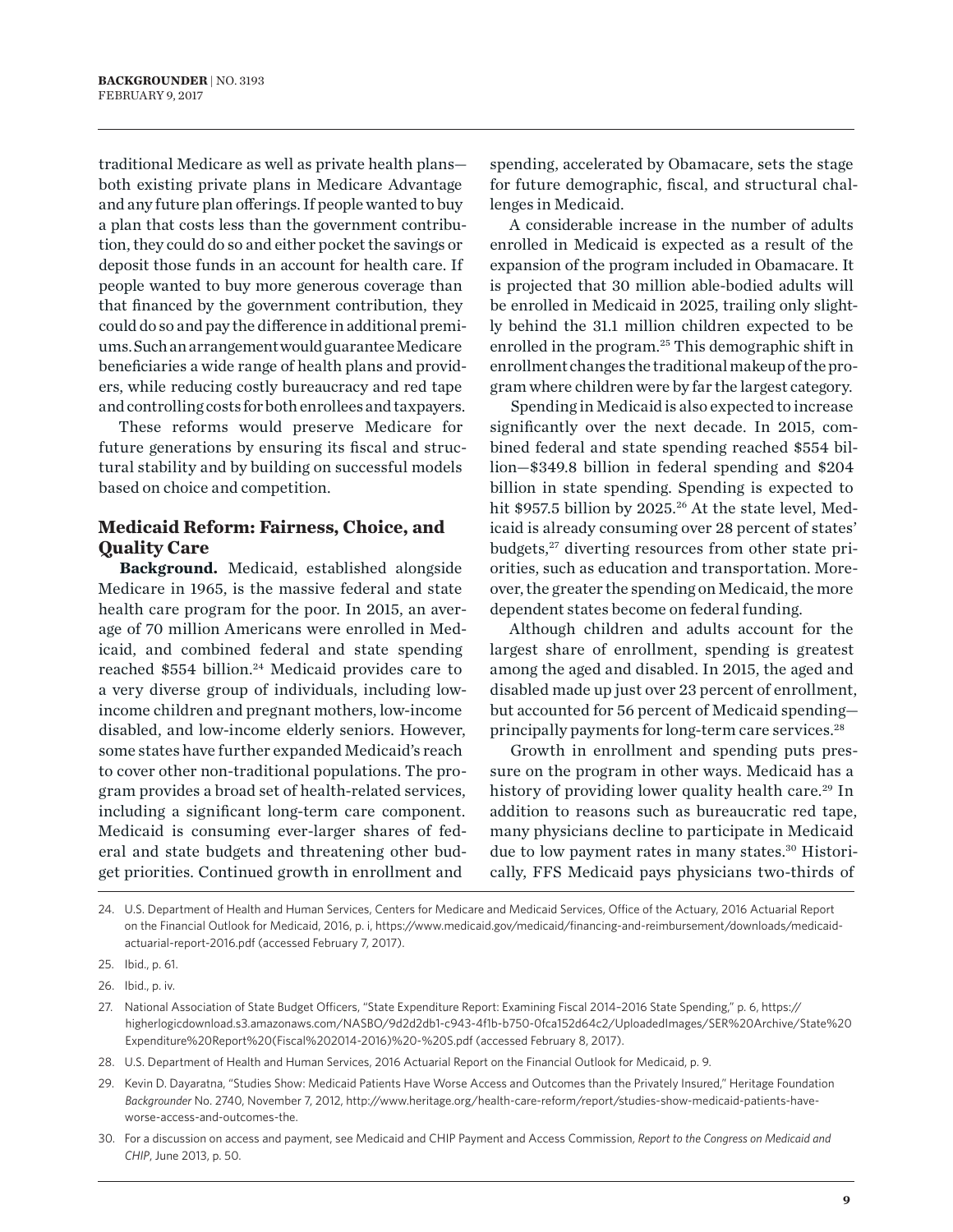what Medicare pays for the same services, $31$  while Medicare typically pays less than the private market. Moreover, states continue to depend on various costcontainment measures to keep Medicaid within budget, $32$  some of which impact access and quality of care.

Obamacare simply fueled further expansion and spending.33 The law expanded Medicaid eligibility to able-bodied, working age adults—the vast majority of whom do not have dependent children—up the income scale to 138 percent of the federal poverty level. Furthermore, Obamacare fully funded this new expansion population for three years. The federal government assumed 100 percent of the Medicaid benefit costs (but not administrative costs) for this newly designated group in 2014, 2015, and 2016. Thereafter, the federal share gradually declines until it reaches 90 percent in 2020. However, that does not mean that state spending will be flat. The Heritage Foundation estimates that the vast majority of states will also incur additional costs.34 The CBO projects that Obamacare's expansion adds \$998 billion in Medicaid spending over 2018–2027 and adds 17 million more beneficiaries to the Medicaid program.35

Rather than simplifying and stabilizing Medicaid's financing, the law's higher federal funding for the expansion population creates a new layer of complexity in the program, further undermines the future stability of the program, and encourages states to shift attention from the traditional mission of the program—serving indigent children, parents, the elderly, and disabled—toward a new group of able-bodied, working-age adults.

**Solution.** To provide quality health care options to low-income individuals and families in need, the Medicaid program must be reformed. Medicaid should be broken down into three discrete programs with tailored policies that best fit the unique needs of each population. As a general principle, such reforms would give enrollees more choices and more control over their health care decisions and in the end deliver better quality and better access to those in need.

Congress should start by taking immediate action to eliminate the enhanced funding for the new expansion population provided to the states under Obamacare. Congress could phase out that extra funding over time so as to facilitate a smooth transition out of Obamacare's Medicaid expansion for states that expanded their Medicaid programs while avoiding encouraging other states to expand.

In addition, like the new tax option for those with employer-based coverage, Congress should allow those currently enrolled in Medicaid—specifically the non-disabled, non-elderly—to opt out of Medicaid and purchase coverage of their choice using existing Medicaid dollars and without the burden of existing restrictions. Enrollees would be able to decide whether to stay in the traditional Medicaid program or to purchase private health insurance outside Medicaid. In a post-Obamacare environment, this would provide enrollees with short-term relief that expands their options as Congress tackles more fundamental Medicaid reform.

Long term, Congress, in conjunction with the states, should pursue further structural changes to Medicaid. Congress should restructure the tra-

- 34. Drew Gonshorowski, "Medicaid Expansion Will Become More Costly to States," Heritage Foundation *Issue Brief* No. 3709, August 30, 2012, http://www.heritage.org/research/reports/2012/08/medicaid-expansion-will-become-more-costly-to-states.
- 35. Congressional Budget Office, "Federal Subsidies Under the Affordable Care Act for Health Insurance Coverage Related to the Expansion of Medicaid and Nongroup Health Insurance: Tables from CBO's January 2017 Baseline," Tables 1 and 2, https://www.cbo.gov/sites/default/files/ recurringdata/51298-2017-01-healthinsurance.pdf (accessed February 8, 2017).

<sup>31.</sup> Ibid.

<sup>32.</sup> For a summary of the various state efforts on cost containment, see Vernon K. Smith et al., "Medicaid in a Historic Time of Transformation: Results from a 50-State Medicaid Budget Survey for State Fiscal Years 2013 and 2014," The Henry J. Kaiser Family Foundation, October 7, 2013, http://kff.org/medicaid/report/medicaid-in-a-historic-time-of-transformation-results-from-a-50-state-medicaid-budget-survey-forstate-fiscal-years-2013-and-2014/ (accessed February 8, 2017).

<sup>33.</sup> For a further discussion on the PPACA provisions and Medicaid, see Brian Blase, "Obamacare and Medicaid: Expanding a Broken Entitlement and Busting State Budgets," Heritage Foundation *WebMemo* No. 3107, January 19, 2011, http://www.heritage.org/research/reports/2011/01/ obamacare-and-medicaid-expanding-a-broken-entitlement-and-busting-state-budgets, and Edmund F. Haislmaier and Brian Blase, "Obamacare: Impact on States," Heritage Foundation *Backgrounder* No. 2433, July 1, 2010, http://www.heritage.org/research/reports/2010/07/ obamacare-impact-on-states.